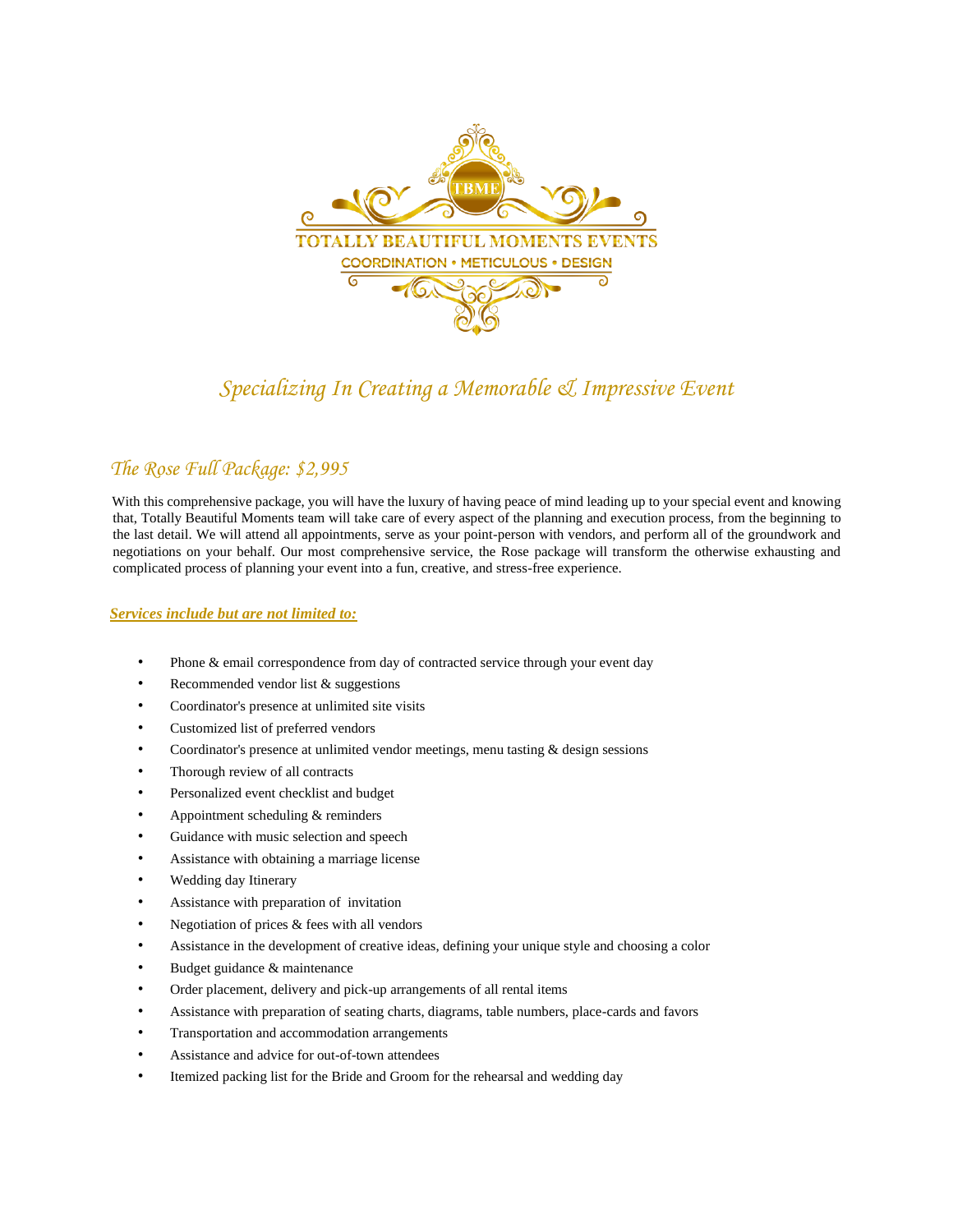- Organization of a detailed event time line to be provided to you, your bridal party and family, as well as all vendors
- Confirmation of all arrangements with venue and vendors prior to wedding day
- Coordination of the wedding rehearsal
- Complete wedding day management from start to finish please see "Calla Lily" package below for details

\* As all our packages are fully customized to your particular needs and wishes, exact pricing will be determined by the size and scope of your event, the range of coordination services and time required, the number of months lead time and travel (if necessary).

# *The Tulip Partial Package: \$1,895*

The Tulip package is the perfect solution for those couples who wish to take a hands-on approach to the planning of their event but would like the direction and assistance of a professional to make the process less overwhelming. You will receive all of the extensive consultation services that come with the Rose package, but instead of having TBM make the arrangements and execute the plans, you will carry out these tasks with our guidance. Our goal for you is to save time, money and stress by supplementing your hard work with our expertise

## *Services include:*

- Phone & email correspondence from the day of contracted service through your wedding day
- Venue research and suggestions
- Customized list of preferred vendors
- Thorough review of all contracts
- Personalized wedding checklist and budget
- Assistance with selection of attire for bride, groom and bridal party
- Guidance with music selection and speeches
- Assistance with obtaining a marriage license
- Assistance with custom invitation preparation and printing
- Negotiation of prices  $&$  fees with all vendors
- Assistance in the development of creative ideas, defining your unique style and choosing a color
- Coordinator's presence on menu tasting with caterer and advice with selection
- Guidance with guest list management and seating planning
- Advice for accommodations for out-of-town attendees, activities, and welcome gifts
- Organization of a detailed event time line to be provided to you, your wedding party and family, as well as all vendors
- Confirmation of all arrangements with venue and vendors prior to the day of the wedding day
- Coordination of the wedding rehearsal
- Complete wedding day management from start to finish please see "Calla Lily" package below for details

\* As all of our packages are fully customized to your particular needs and wishes, exact pricing will be determined by the size and scope of your event, the range of coordination services and time required, the number of months lead time, and travel (if necessary).

# *The Calla Lily Midway Package: \$1,695*

With all of the planning and organization completed, it's time to let go of the reins and have TBM step in to ensure that all your efforts result in an tranquil, memorable, and flawless event. As part of our Calla Lily package, we will meet with you approximately one month before the day of your event in order to familiarize ourselves with every detail and nuance of your special occasion. In the subsequent weeks, we will work closely with you to create a thorough time line, determine final tasks, and contact your vendors to confirm all arrangements.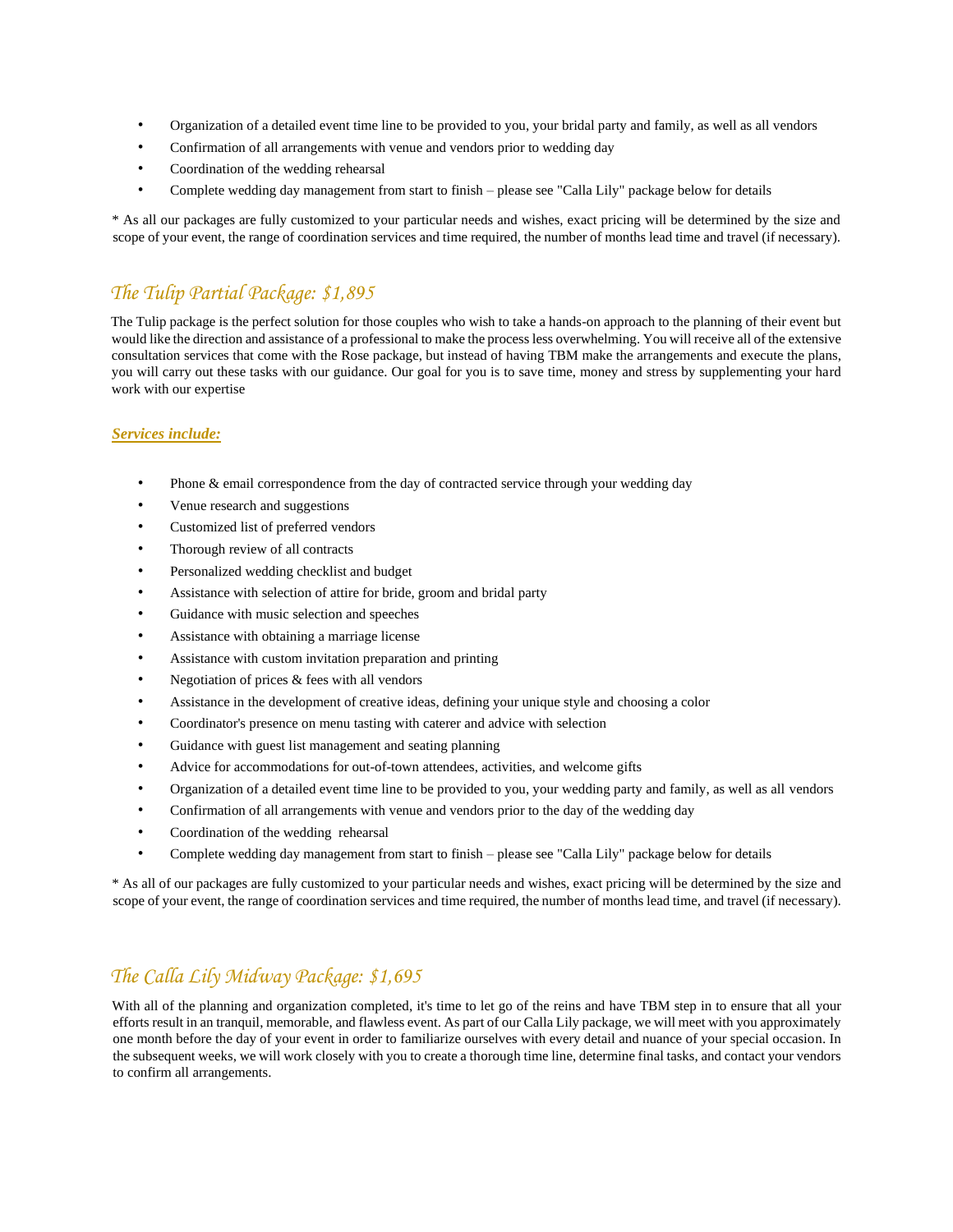#### *Services include:*

- Coordination of rehearsal dinner
- Review of wedding day itinerary with bridal party and family members
- Full rehearsal of ceremony, including processional and recessional, with bridal party  $\&$  family
- Instruction on seating plans and special arrangements for ushers
- Review of checklists with bride & groom
- Full wedding day coordination with the aid of at least one assistant
- Supervision of vendor arrival and set-up
- Assisting the bride  $\&$  groom, family and wedding party with preparation and photo schedules
- Ensuring proper placement of place-cards, favors, programs and other ceremony & rehearsal items
- Coordination with officiant, musicians, readers and soloists before ceremony begins
- Distribution of all personal floral pieces, including bouquets, boutonnieres, corsages, and flower girl accessories
- Organization of processional line-up and cues
- Preparation of the Bride for her walk down the aisle
- Final touch-ups to ceremony and reception areas prior to guest arrival
- Vendor cues throughout the course of the event including assisting DJ or MC with scheduling, supervision of meal service, and other activities
- Liaison for all guest questions and concerns
- Collection and packing of any gifts and personal items such as toasting glasses, cake topper, cake knife and server
- Distribution of all gratuities to specified vendors
- Coordination with post-reception transportation
- Wedding day emergency kit, for all the circumstances we didn't plan for

\* As all of our packages are fully customized to your particular needs and wishes, exact pricing will be determined by the size and scope of your event, the range of coordination services and time required, the number of months lead time, and travel (if necessary).

# *The day of Coordination Package: \$1395*

This service is designed for our clients who have already planned their event from start to finish, but don't want to worry about anything on the big day and require day-of coordination services. Whether it's a corporate luncheon, off-site, or fund raiser, we know that you would rather relax, not worry about details, nor run around dealing with logistics. With our day-of coordination service we will manage all of the on-site logistics down to the last detail. Prior to the event, we will meet with you and walk through the details of your event. On the day-of your event, TBM will take over so that you can relax knowing everything is taken care of. We offer a wide range of a la carte services to suit every need. If you are interested in a service that is not outlined, feel free to ask. After all, it's your event your way!

### *Services include:*

- Two (2) hour consultation in order to gather all needed information about your event
- Walk through of all venues
- Create a master list of vendors and other important contacts for the day
- Develop and distribute Wedding Day Timeline, directions and maps to all vendors
- Coordinate, trouble-shoot and manage all aspects on the day of the event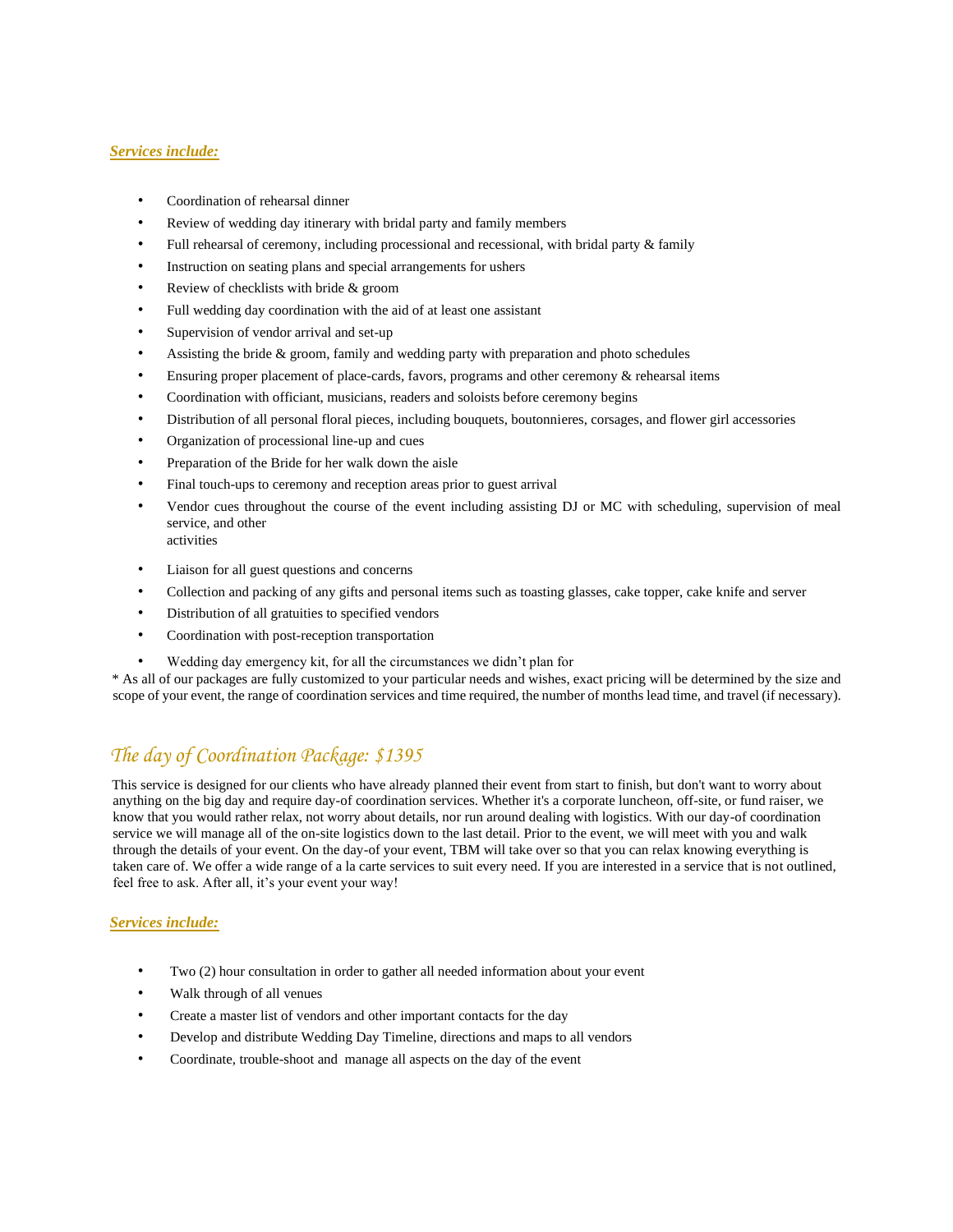- Additional consultation can be added if necessary
- Design consultations
- Vendor/venue referral
- Budget guidance & management
- Time lines, schedules and checklists
- Assistance coordinating the rehearsal dinner

#### *Oversees your Wedding Ceremony*

- Unlimited hours of service on your wedding day
- Manage wedding vendors per your instructions in person or by telephone during the entire wedding day to assist vendors with any problems or questions
- Manage wedding party
- Manage vendor & décor setup at ceremony/reception
- Organize & distribute all person flowers to wedding party, family member & special guests
- Provide Bridal Emergency Kit-aspirin, energy bars, mints & sewing kit
- Facilitate the wedding ceremony
- Take care of special seating
- Check for any items necessary to properly conduct the ceremony
- Assist with programs, wedding bubbles and petals
- Oversee usher and guest book attendants
- Making sure that all members of the wedding party are looking picture perfect
- Brush tuxes so that they are lint free
- Check ladies gowns, bra straps & hair
- Properly line up processional  $&$  cue musicians
- Place table names, place cards, favors, toasting glass and serving set per your instructions
- Bustle bride's gown
- Assist with signing of marriage certificate
- Ensure payment of vendors tips & balances
- Be prepared to meet any emergency situation that may arise

### *Oversees your Wedding Reception*

- Check floral & cake delivery
- Oversee room setup(party favors, toasting flutes & table seating)
- Arrange gift and guest book table
- Cue Bride & Groom for each event (cake cutting and toasts)
- Handle vendor payment and tips
- Pack up all gifts and personal items & arrange to be given to responsible person
- Stay the entire day so you don't have to worry about anything
- Unlimited phone calls and emails
- Return up to 2 items to vendors (example: florist items and cake tiers)
- Mail marriage license (If needed)

Maintain timing of each event and coordinate with photographer, videographer and musicians